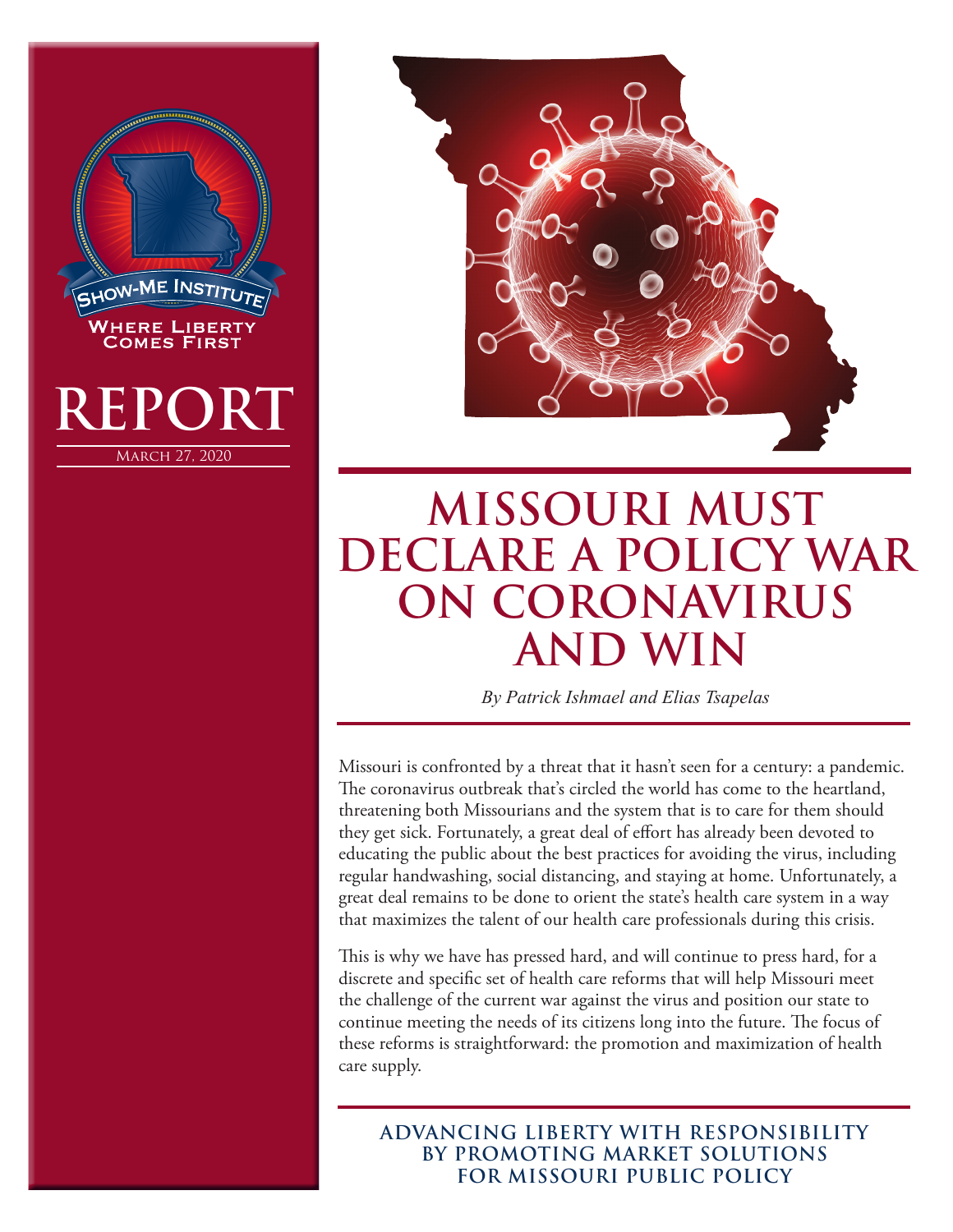- • **Maximizing the supply of health care professionals through interstate license reciprocity**: Central to the question of care are the professionals who would deliver it. Yet the state discriminates against doctors, licensed and in good standing in other states, who want to provide care to Missouri patients. That should change immediately. As the coronavirus epidemic sweeps through the state, we want every competent professional in the country to be able to help. Accepting out-of-state licenses is central to making this a reality.
- **Maximizing health care access through the promotion and protection of telemedicine:** One of the greatest risks of the coronavirus crisis is the possibility that thousands of Missouri patients will get sick all at once, overwhelming the state's available hospital and health care resources. One important safety valve for this is telemedicine, which enables patients to see doctors remotely and from the comfort of their own homes. Telemedicine provides a number of benefits, but keeping people out of hospitals, especially if their health concerns are minor or unrelated to the coronavirus, will be among the biggest during the current crisis. License reciprocity would help to expand the reach of professionals who could see these patients remotely from locations outside of Missouri, but other regulatory changes are needed to ensure telemedicine policy is advanced to its fullest possible extent.
- **Maximizing hospital beds and services through certificate of need repeal**: The risk of thousands of patients rushing to hospitals all at once is a problem not just because we may not have enough professionals on site to see them, but also because we may not have enough facilities to meet their needs. Unfortunately, the state's certificate of need process erects barriers to entry for all manner of health care services, including a restriction of the nature and depth of services that a facility can offer. Those restrictions should be abolished, and hospitals should be allowed to build the facilities they believe their communities need—not the facilities that the state says the community needs.
- • **Maximizing the availability of health care services through an appropriate expansion of professionals' scope of medical practice**: To help prevent Missouri hospitals from being overrun, health care professionals who are competent to do so should be allowed to practice to the full extent of their training. In the context of this crisis, that includes allowing pharmacists to diagnose, treat and prescribe medication to patients to address common illnesses that may, especially during normal times, otherwise fill up the state's urgent care centers and emergency rooms. It also means making studied but swift decisions about allowing medical and nursing students to assist in this crisis, consistent with their training, should the demand for health care services accelerate.
- **Maximizing health insurance availability through the deregulation and expansion of health insurance plans**: Especially under circumstances where Missourians find themselves in the middle of economic turmoil, having ready access to a spectrum of insurance options with a spectrum of prices is enormously important. Policymakers need to reassess regulations on more traditional plans and extend the duration of short-term medical plans to ensure that Missourians can access plans that meet their needs and mitigate their financial risk.

Many of these items have already been debated and voted on in the Missouri Legislature this year. But while we expect the state's legislative session to continue, when that work will continue—and what the legislature will have time to consider—remains uncertain. It is likely, then, that most if not all of these items will first have to be facilitated through executive action. Certainly, executive action has already been taken a number of times in addressing this crisis, and the governor's March 18th order, EO 20-04, opens the door to direct executive action on the reforms outlined.

EO 20-04:

• Allows the state's Departments of Health and Senior Services, Public Safety, Social Services, Commerce and Insurance (which contains the Division of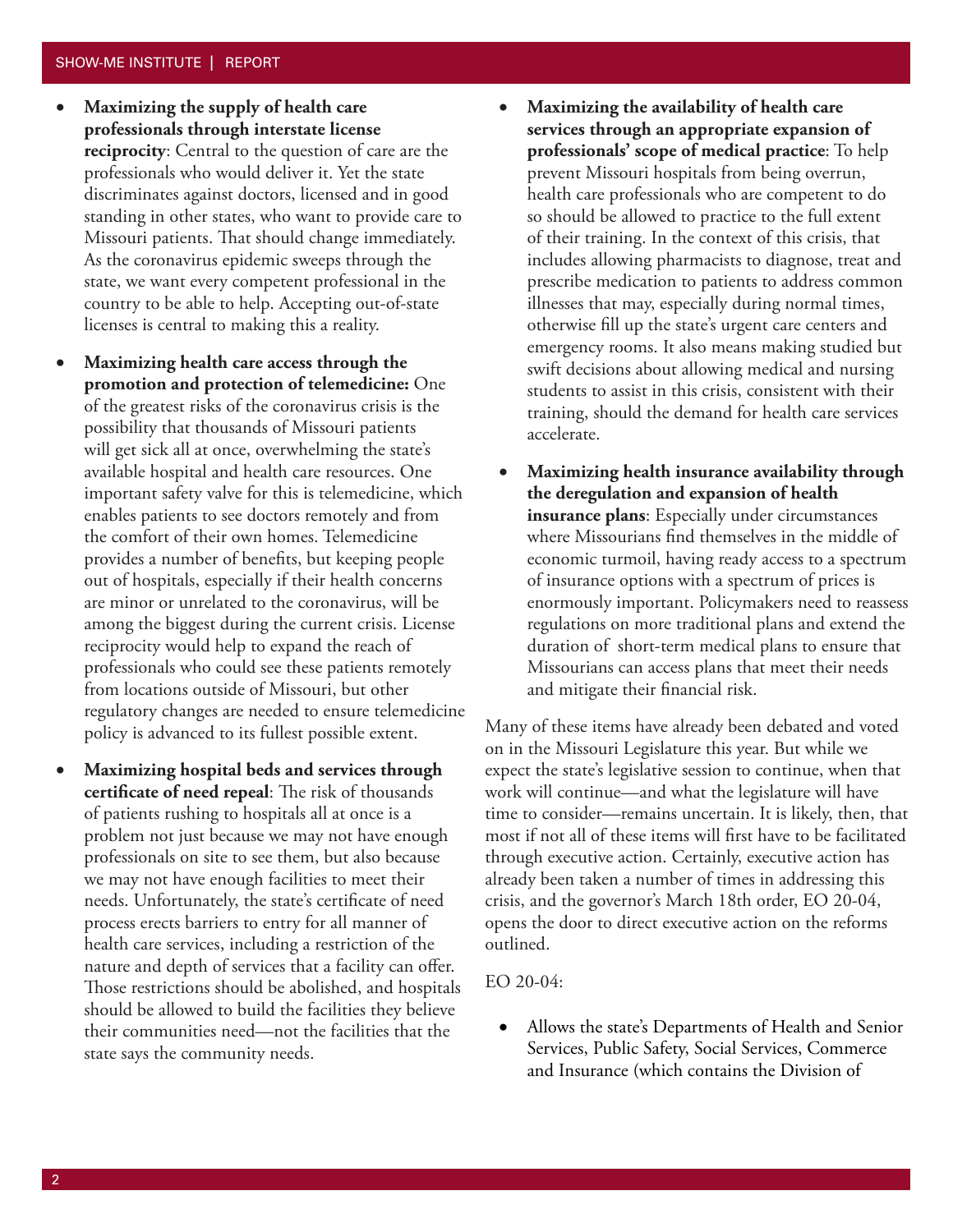Profession Registration and its boards), and Labor and Industrial Relations, as well as the Office of Administration, to temporarily waive or suspend any statutory or administrative rule under the director/ commissioner's purview.

- Suspends some of the requirements for establishing a physician–patient relationship prior to treatment through telemedicine. Prior to its suspension, doctors were required to perform a physical examination of the patient prior to treating or prescribing any drug to a patient through telemedicine. Also, they were required to maintain a contemporaneous medical record that would be readily available to the patient at the time of the meeting.
- Allows for any executive agency, board, commission, or department that is not specifically mentioned to petition the governor to waive any statutory requirements or administrative rule in order to best service public health and safety during the state of emergency and recovery period.

Future executive orders and administrative actions should build on EO 20-04. Among them:

- Any health care professional licensed by and in good standing with a party to the Emergency Management Compact should be allowed to practice in Missouri. Every state in the country is a party to the EMC; by declaring full reciprocity with EMC members, the state will be fully leveraging the health care professionals of the country.
- Out-of-state health care professionals should also be allowed to deliver telemedicine services to Missouri patients.
- The state should waive its certificate of need restrictions to ensure that the state has a flexible supply of health care services.
- Provision should be made for pharmacists and health students to expand the pool of services before the crisis hits Missouri hard, so that all professionals being recruited into this effort have sufficient notice and time to prepare for what the state will ask of them.

Ultimately, the legislature will need to act to make these reforms permanent. But for the health of Missourians, we hope that swift executive action is taken to ensure that state residents can maximize the services we already have, and can access services that we currently don't.

*Patrick Ishmael is director of government accountability and Elias Tsapelas is a senior policy analyst at the Show-Me Institute.* 

## RESOURCES

- Ishmael, Patrick. Short-Term Medical Insurance: Opportunities and Trade-offs. Jan 2020. Show-Me Institute. https://showmeinstitute.org/publication/ health-care/short-term-medical-insurance-stepforward-health-choice.
- Ishmael, Patrick. End Certificate of Need in Missouri. Apr 29, 2019. Show-Me Institute. https:// showmeinstitute.org/publication/health-care/endcertificate-need-missouri.
- Ishmael, Patrick. Demand Supply: Why Licensing Reform Matters to Improving American Health Care. Oct 27, 2016. Show-Me Institute. https:// showmeinstitute.org/publication/health-care/ demand-supply-why-licensing-reform-mattersimproving-american-health-care.
- Ishmael, Patrick. Where Obamacare Leaves Questions, Direct Primary Care May Offer Answers Oct. 2, 2015. Show-Me Institute. https://showmeinstitute. org/publication/health-care/where-obamacare-leavesquestions-direct-primary-care-may-offer-answers.
- Ishmael, Patrick. Move Missouri's Medicaid Program Forward, Not Backward. Mar 14, 2014. Show-Me Institute. https://showmeinstitute.org/publication/ health-care/move-missouri's-medicaid-programforward-not-backward.
- Ishmael, Patrick and Elias Tsapelas. Testimony: The Importance of Empowering Patients. Sept. 10, 2019. Show-Me Institute. https://showmeinstitute. org/publication/health-care/testimony-importanceempowering-patients.